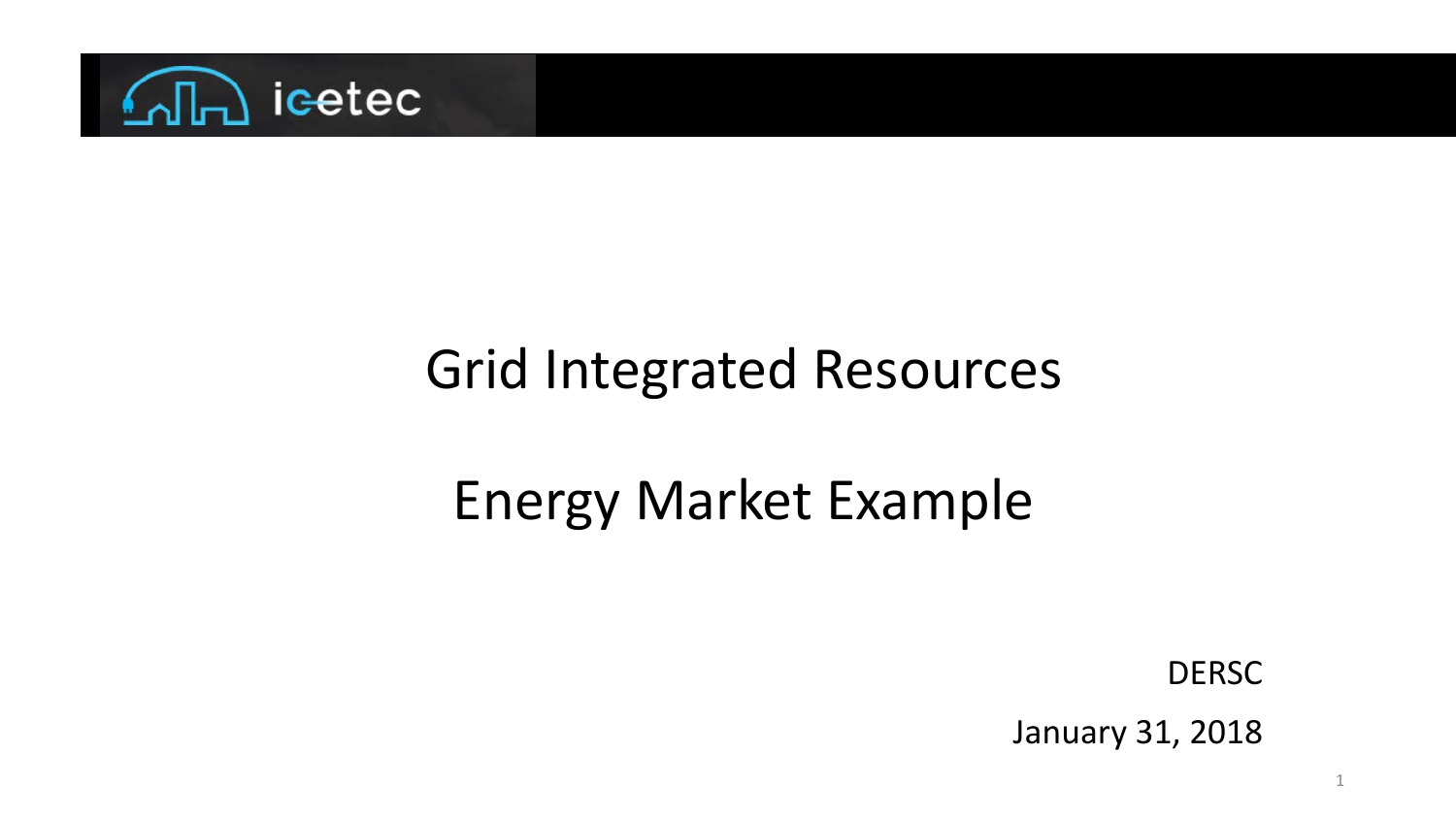# **Sample Facility**



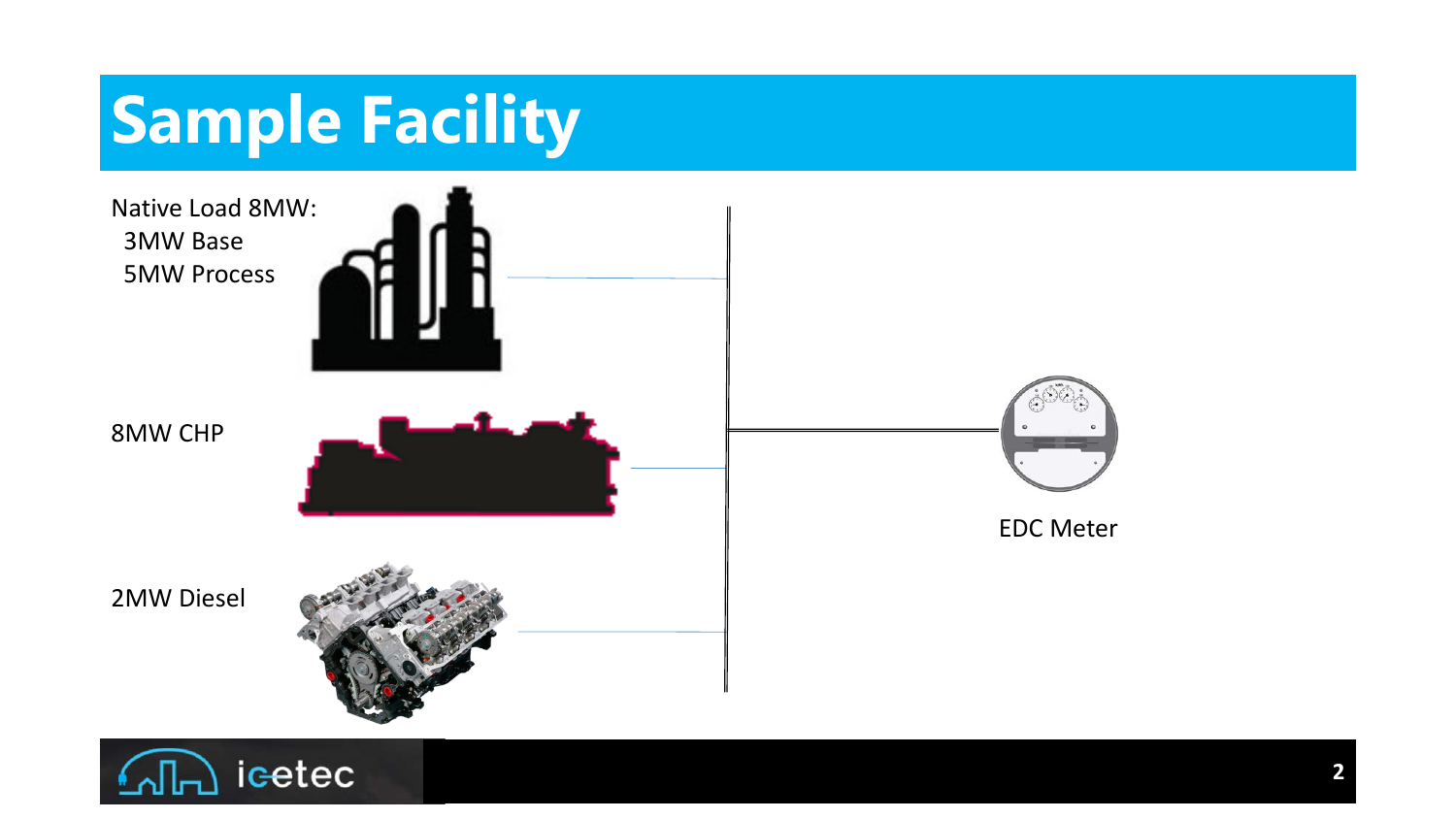# **Interconnection, Relays, Metering**



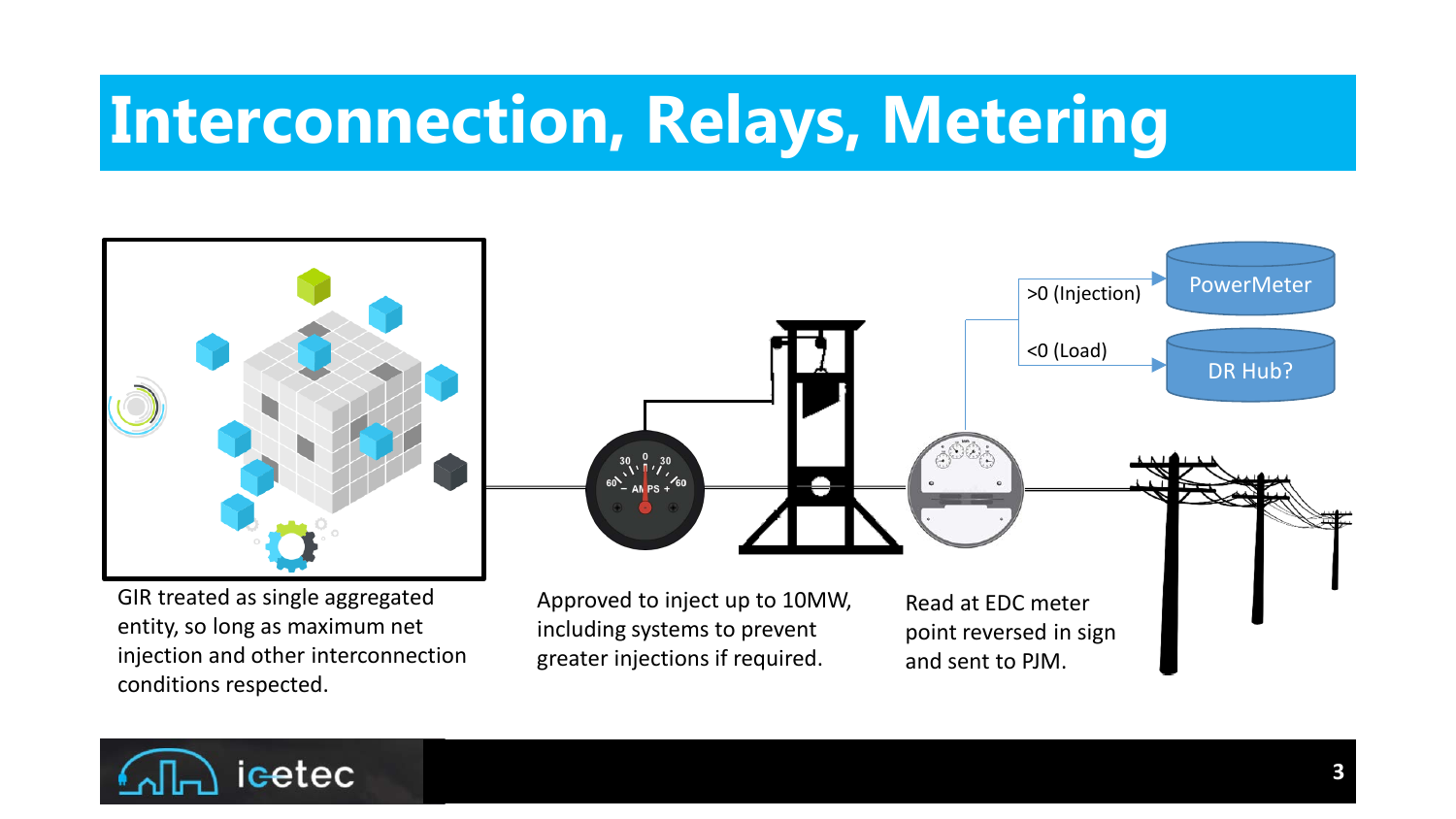# **Cost Policy and Offer**



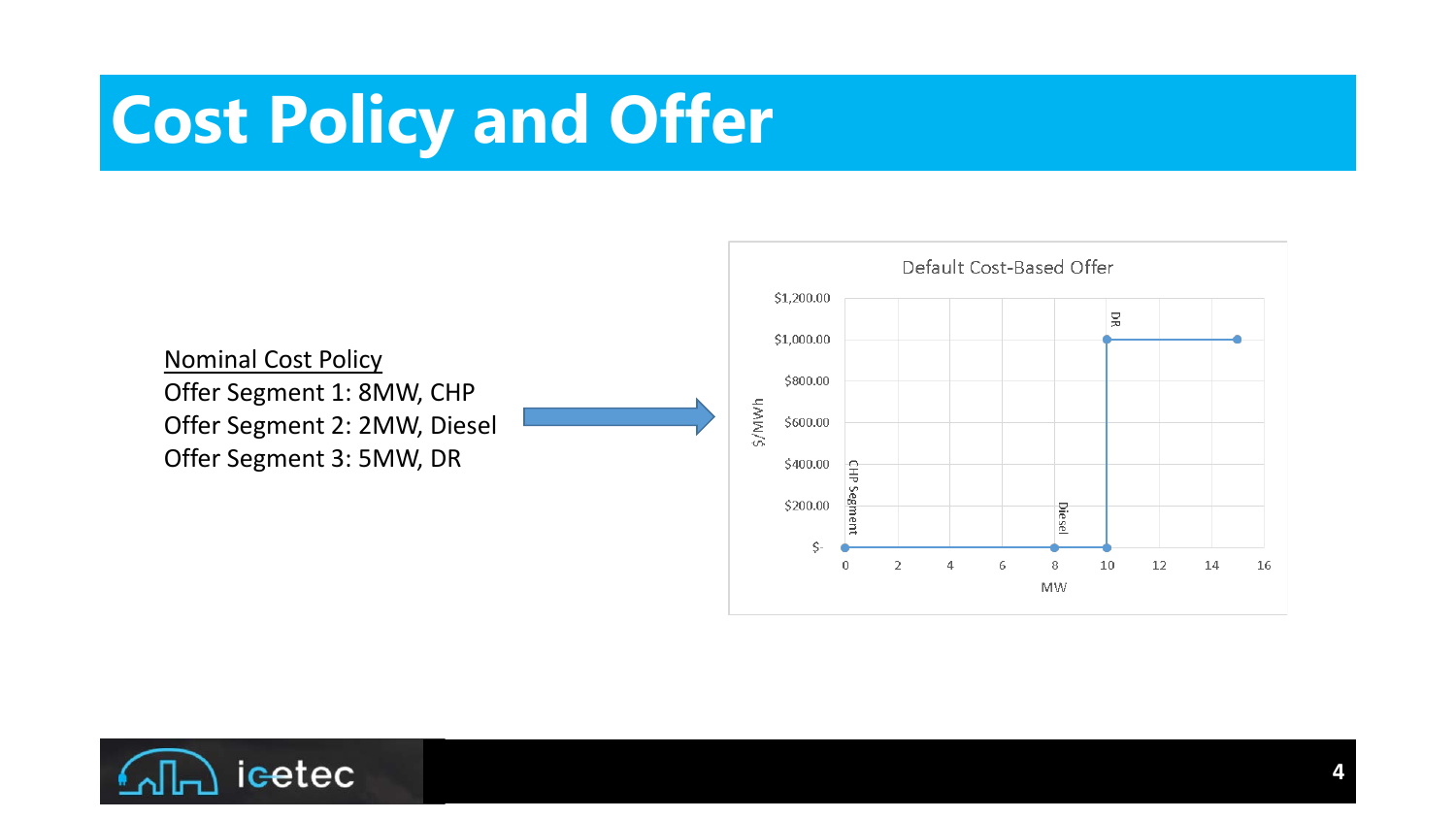# **Daily Operations**



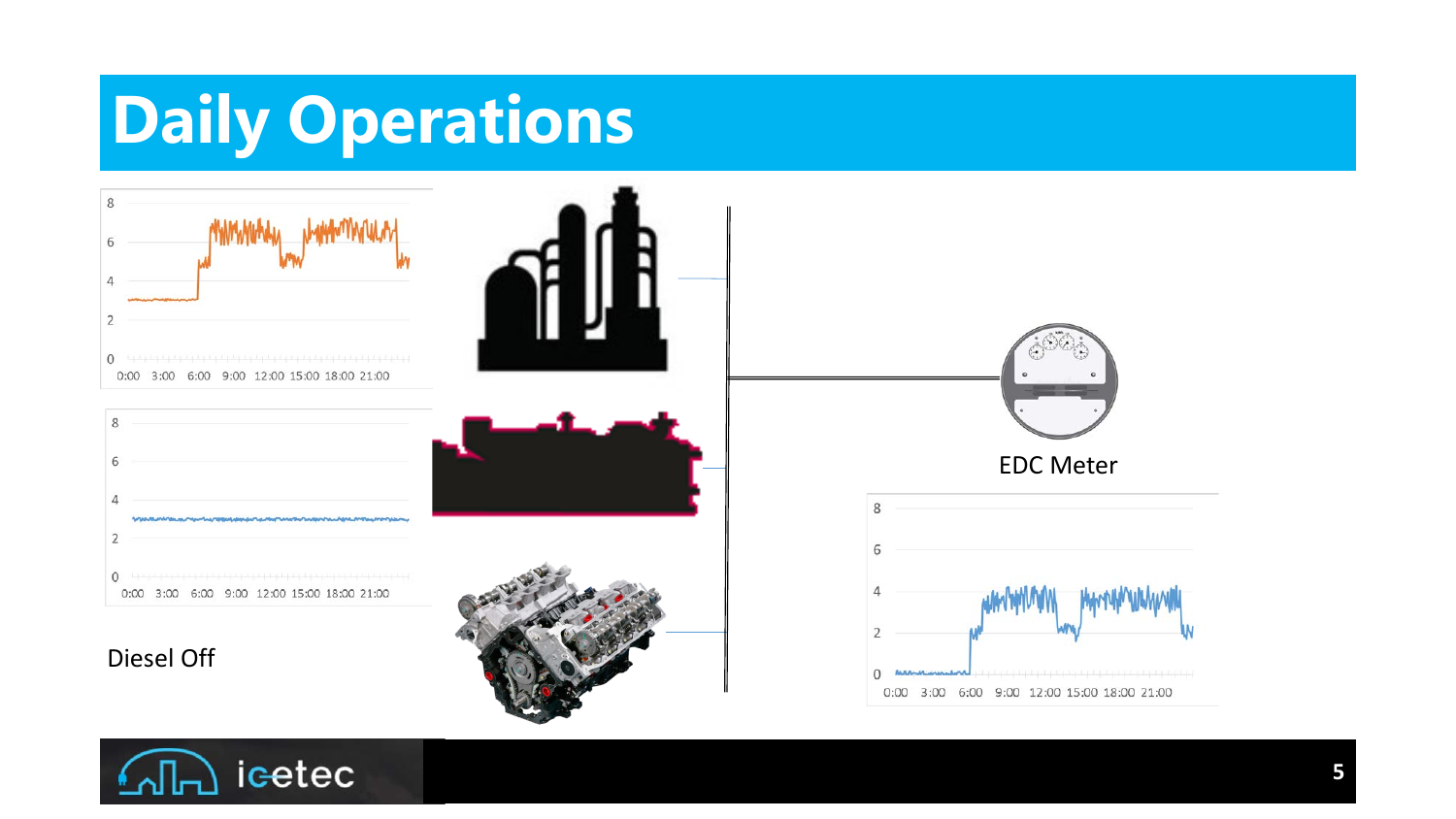## **Price Based Offer**



Remainder of example assumes site passes TPS test and is not mitigated. Price-Based offer used.

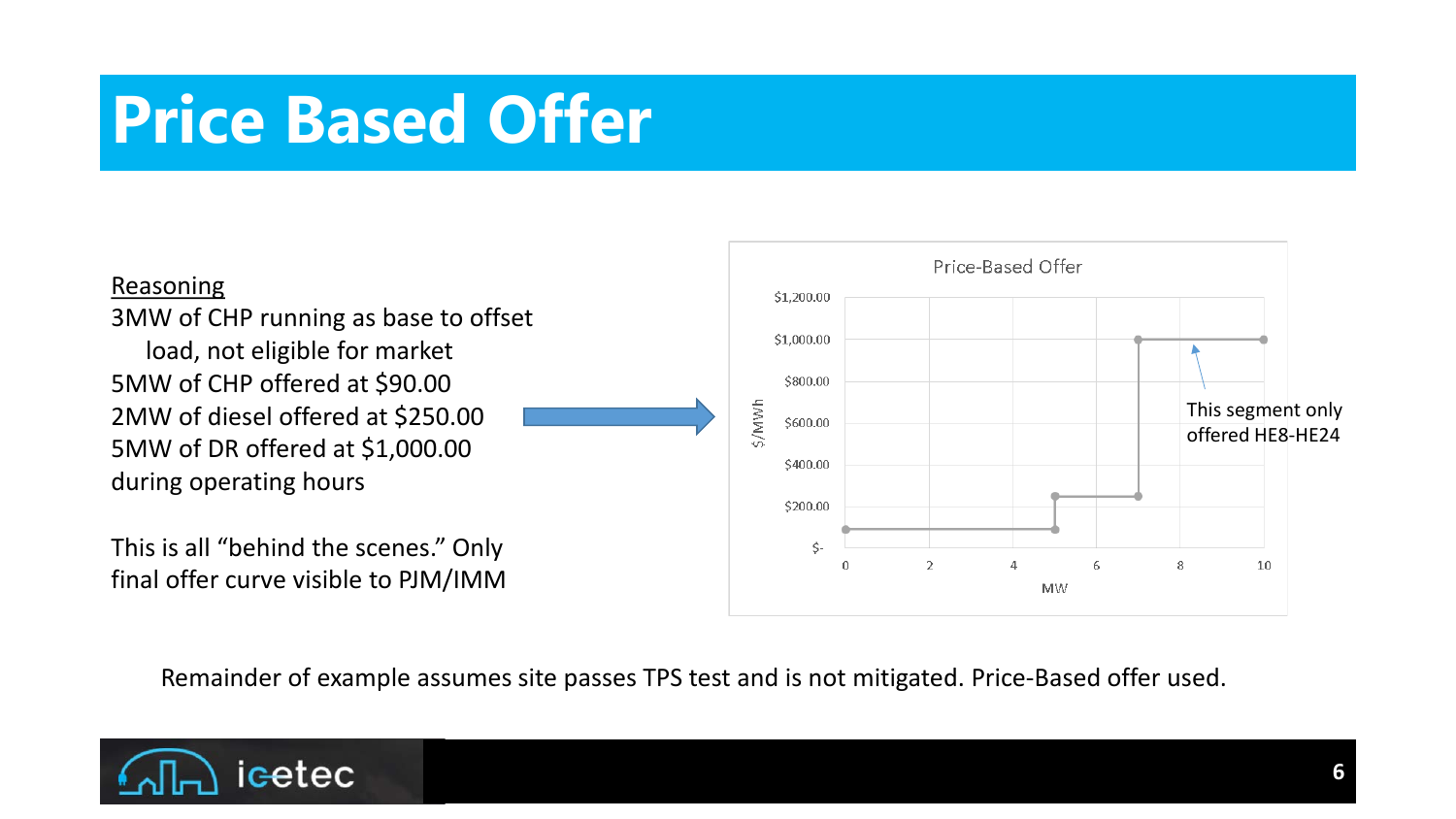# **Compliance**



Compliance at EDC meter. GIR is only evaluated based on draw/injection at that point.

Retail load on historical operating days used to generate baseline

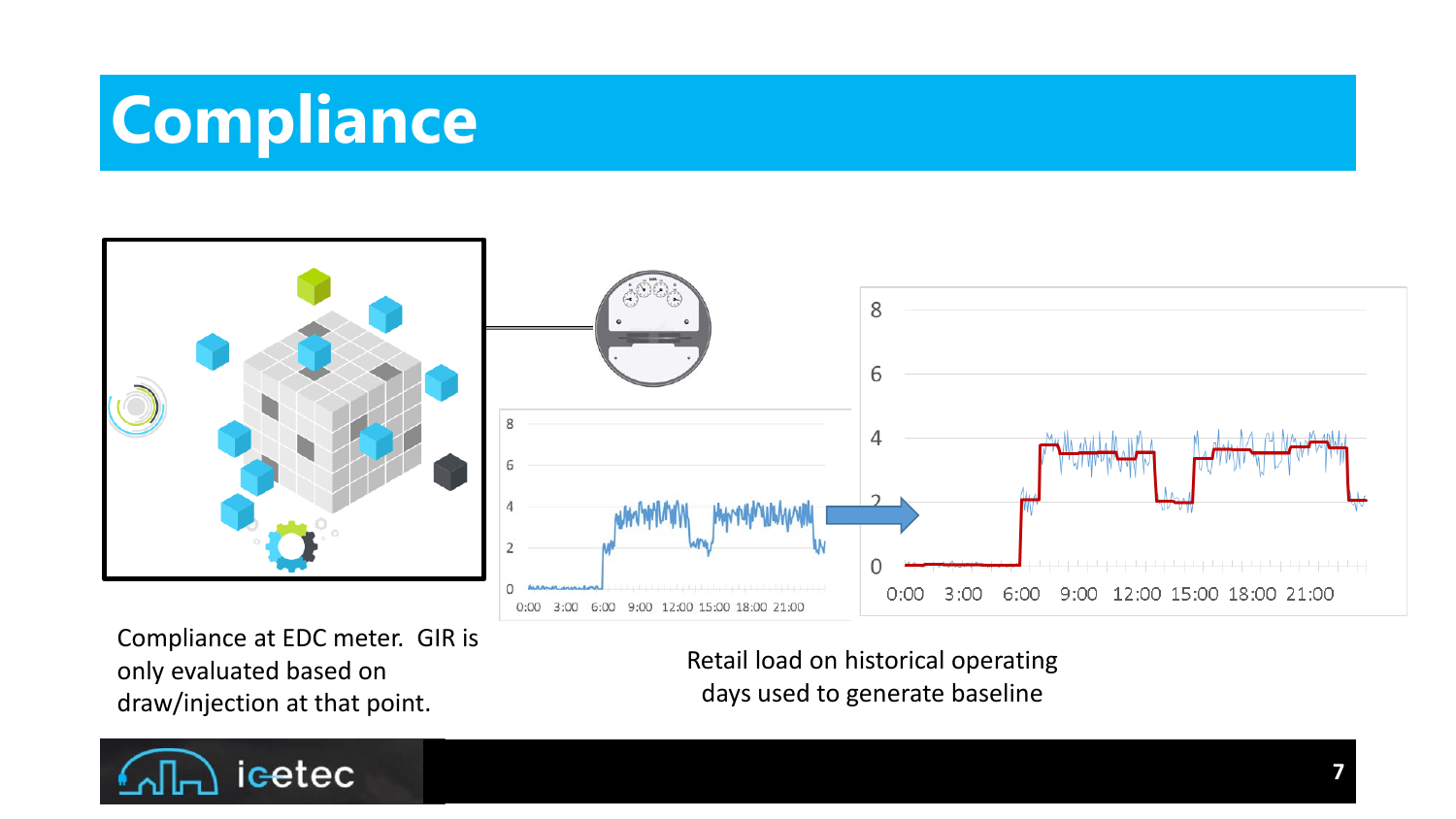# **Compliance**

#### GIR clears 5MW HE5 and HE11-15, and 3MW HE16



During each obligated hour, GIR must deliver a combination of reduced draw and injections so that committed energy is delivered.

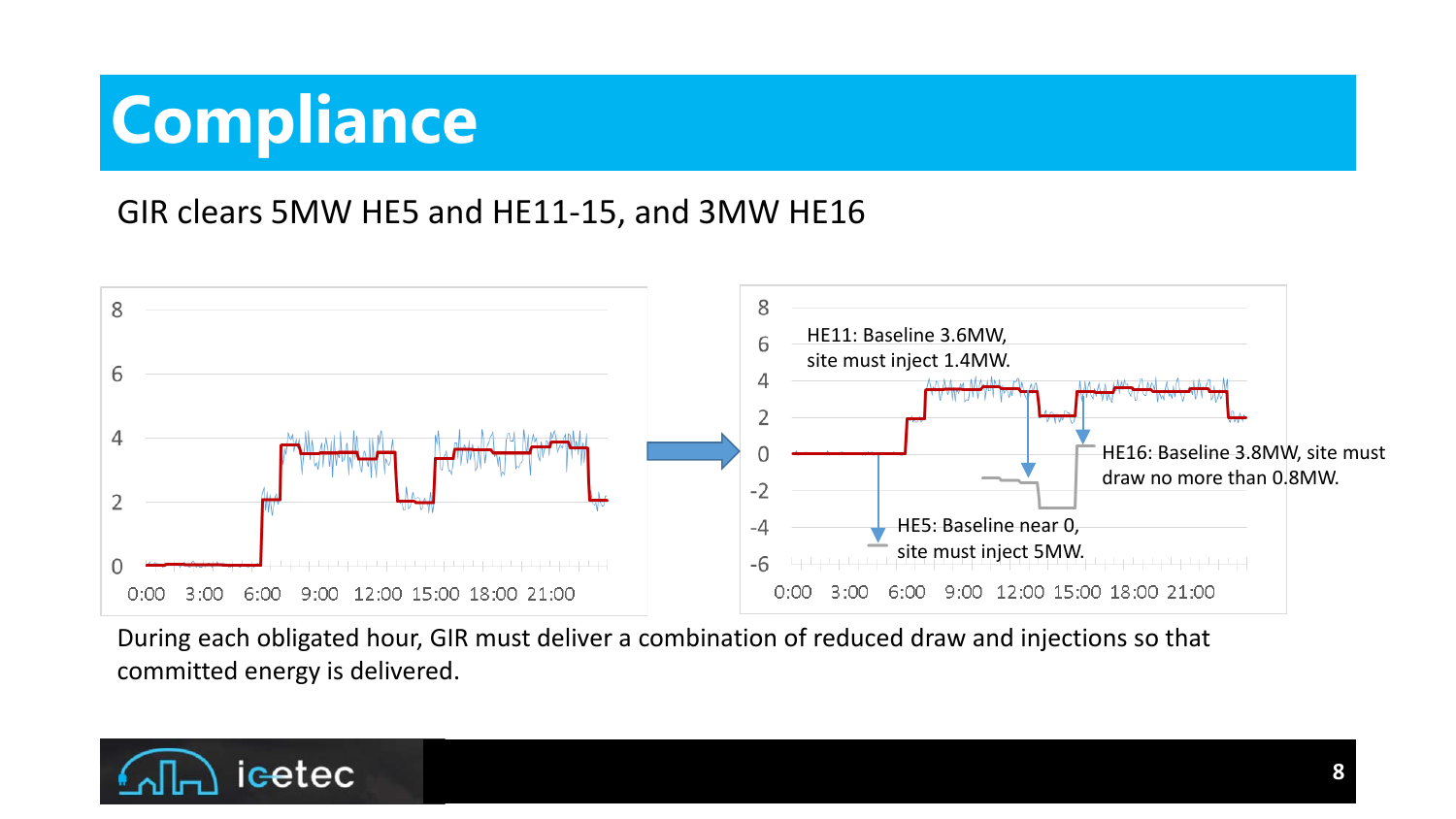# **Compliance Detail**

|                                                                                                                | HE5               | <b>HE11</b>     | <b>HE12</b>   | <b>HE13</b>  | <b>HE14</b>          | <b>HE15</b> | <b>HE16</b> |
|----------------------------------------------------------------------------------------------------------------|-------------------|-----------------|---------------|--------------|----------------------|-------------|-------------|
| (A) Baseline                                                                                                   | 0 MW              | 3.6 MW          | 3.8 MW        | 2.1 MW       | 2.2 MW               | 3.7 MW      | 3.8 MW      |
| (B) Total Obligation                                                                                           | 5 MW              | 5 MW            | 5 MW          | 5 MW         | 5 MW                 | 5 MW        | 3 MW        |
| (C) DR Obligation (max(A,B))                                                                                   | 0 MW              | 3.6 MW          | 3.8 MW        | 2.1 MW       | 2.2 MW               | 3.7 MW      | 3.8 MW      |
| (D) Max. Allowed Load (A-C)                                                                                    | 0 MW              | 0 MW            | 0 MW          | 0 MW         | 0 MW                 | 0 MW        | 0.8 MW      |
| (E) Injection Required (B-C)                                                                                   | 5 MW              | 1.4 MW          | 1.2 MW        | 2.9 MW       | 2.8 MW               | 1.3 MW      | 0 MW        |
| (F) Deadband $(0.2C + 0.1E)^*$                                                                                 | 500kw             | 860kW           | 880kW         | 710kW        | 720kW                | 870kW       | 760kW       |
| DR Obligation (C, blue)<br>4.0<br>3.0<br>settled when LMP passes<br>1.0<br>net benefits test.<br>0.0<br>$-1.0$ | 5.0<br>2.0<br>HE5 | <b>HE11</b>     | <b>HE12</b>   | <b>HE13</b>  | <b>HE14</b>          | <b>HE15</b> | <b>HE16</b> |
| $-2.0$<br>Injection obligation (E,<br>$-3.0$<br>$-4.0$<br>green) settled at all times.<br>$-6.0$               | $-5.0$            | <b>Baseline</b> | DR Obligation | Allowed Draw | Injection Obligation |             |             |

\*The 5MW minimum BOR deadband still applies. Since values in this example are less than 5MW, that minimum would be used instead.

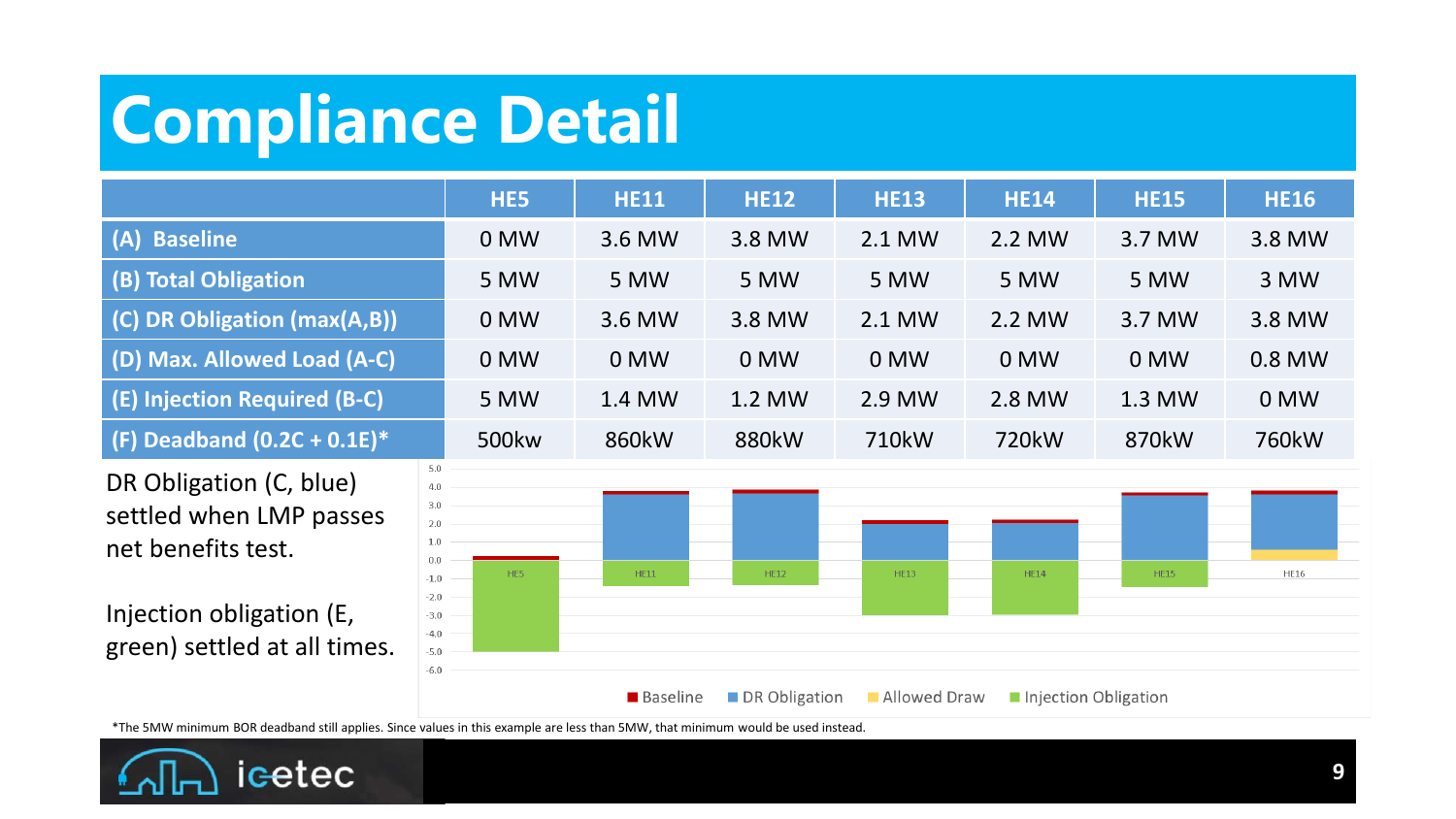# **Compliance Example 2**

LMPs exceed \$1,000/MWh from HE5 through HE15. Result is GIR clears 7MW HE5 to HE7 and 10MW HE8 to HE15